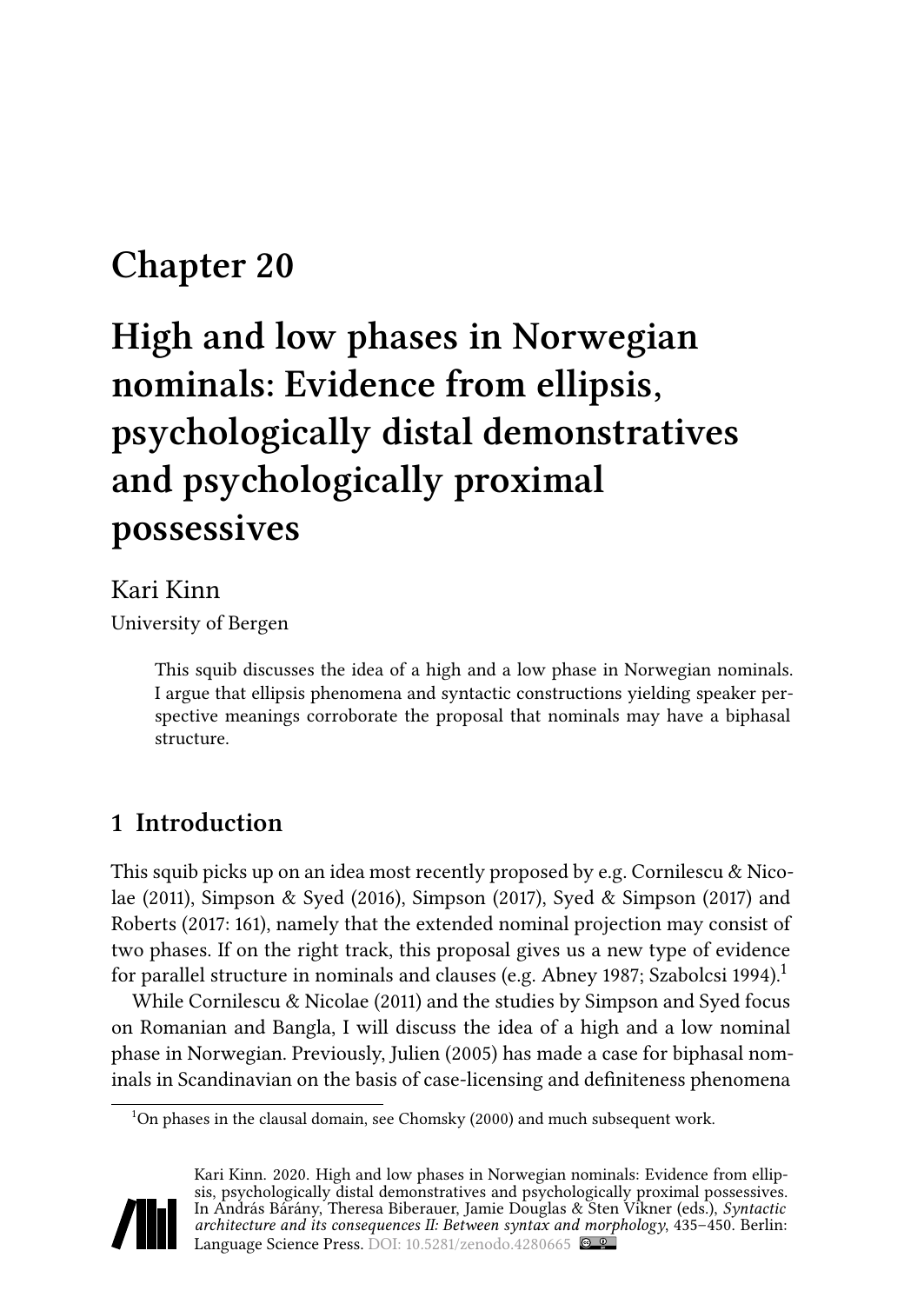in certain possessive constructions. $^2$  I will introduce two types of data that are new in the context of Norwegian: first, like [Simpson \(2017\)](#page-15-1) and [Syed & Simpson](#page-15-2) [\(2017\),](#page-15-2) I will look at ellipsis. Then I will consider speaker-perspective meanings, which I, drawing on work by e.g. [Sigurðsson \(2014\)](#page-15-4), take to be derived via syntactic operations at the phase edges.<sup>3</sup> The speaker-perspective meanings to be considered are (i) psychologically distal demonstratives (e.g. [Johannessen 2008](#page-14-2)) and (ii) a possessive construction that I describe as psychologically proximal.

I assume the following structure of the extended nominal domain in Norwegian, as proposed by [Julien \(2005\)](#page-14-1):

<span id="page-1-1"></span>(1)  $[$   $[$   $[$   $[$   $]$  $[$   $]$   $[$   $]$   $[$   $]$   $[$   $]$   $[$   $]$   $[$   $]$   $[$   $]$   $[$   $]$   $[$   $]$   $[$   $]$   $[$   $]$   $[$   $]$   $[$   $]$   $[$   $]$   $[$   $]$   $[$   $]$   $[$   $]$   $[$   $]$   $[$   $]$   $[$   $]$   $[$   $]$   $[$   $]$   $[$   $]$   $[$   $]$   $[$   $]$ 

In this hierarchy, QP hosts strong quantifiers, DemP demonstratives, CardP numerals/weak quantifiers, and  $\alpha$ P adjectives (adjectives are sitting in the specifier of the  $\alpha$  head). DP and  $nP$  both contribute to definiteness; the definite suffix originates in *n*P; D mostly probes and attracts lower material, or, in the case of modified nouns, can be lexicalised by a pre-adjectival definite determiner which comes in addition to the definite suffix (so-called *double definiteness*). example [\(2a](#page-1-0)) illustrates the order of different elements in the nominal phrase (quantifier – demonstrative – numeral – adjective – noun with definite suffix); example([2b](#page-1-0)) shows double definiteness with a pre-adjectival definite determiner.

- <span id="page-1-0"></span>(2) Norwegian
	- a. alle disse tre all) these three good book-PL.DEF gode bøk-ene 'all these three good books'
	- b. den nye bok-a the new book-DEF 'the new book'

On Julien's [\(2005](#page-14-1): 12) analysis, DP, *n*P, NumP and NP are present in every DP, whereas CardP and αP are only merged when they contain lexical material. I take it that this also applies to QP and DemP.

 $^{2}$ [Julien](#page-14-1) argues for a low phase in addition to the more standardly assumed high phase; see Julien [\(2005](#page-14-1): 4–5, 73, 202, 219) for details.

 $3$ [Cornilescu & Nicolae \(2011](#page-13-0): 40) mention speaker-perspective meanings ("judgements by the speaker") as a characteristic of the higher nominal phase, but not of the lower one. Their arguments for a biphasal structure are based on the properties of prenominal adjectives and the so-called adjectival article construction. The main data discussed in [Simpson & Syed \(2016\)](#page-15-0) are blocking effects on nominal-internal movement. [Roberts \(2017\)](#page-14-0) proposes a biphasal structure in a discussion of the final-over-final condition in DP.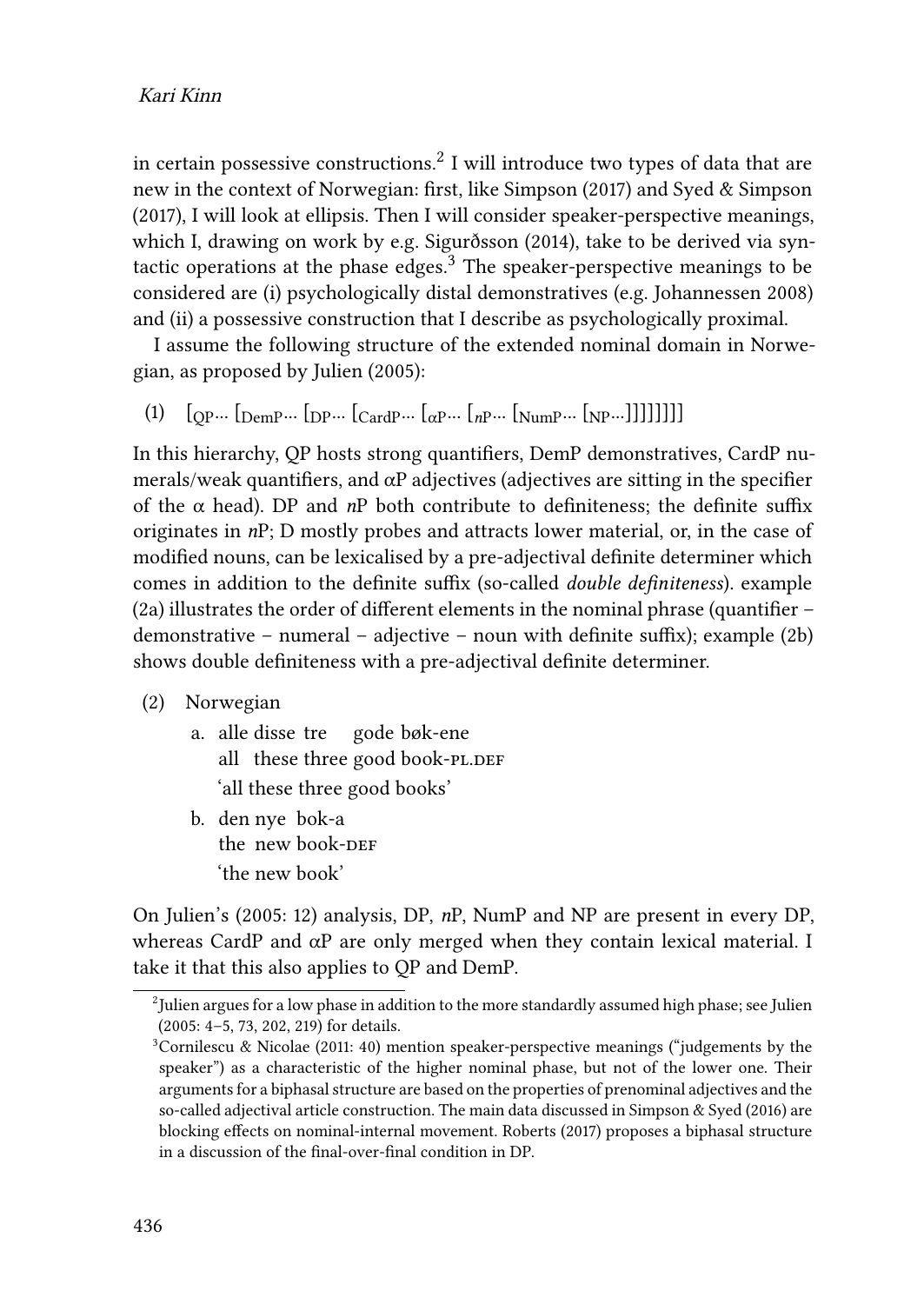## **2 Ellipsis**

Like [Simpson \(2017\),](#page-15-1) I adopt [Bošković'](#page-13-3)s (2014) proposal that ellipsis is constrained by phases; more precisely, ellipsis can affect either (i) the phase itself, or (ii) the complement of the phase head (see [Bošković](#page-13-3)'s paper and references there for cross-linguistic evidence). On this approach, ellipsis of complements of nonphase heads is disallowed([Bošković 2014](#page-13-3): 42). For illustration, compare [\(3](#page-2-0)a) and [\(3](#page-2-0)b) (from [Bošković 2014:](#page-13-3) 56; ellipsis is marked by strikethrough):

- <span id="page-2-0"></span>(3) a. Betsy must have been being hassled by the police, and Peter must have been being hassled ...
	- b. \*Betsy must have been being hassled by the police, and Peter must have been being hassled ...

In([3a](#page-2-0)), the complement of a phase head is elided (the phase head is Asp1, spelt out by *been*; see [Bošković 2014:](#page-13-3) 62 for the full syntactic structure). In([3b](#page-2-0)), on the other hand, not only *been*, but also *being* is stranded; this would involve ellipsis of the complement of a non-phase head, which is not acceptable.

Some languages seem to disallow ellipsis for independent reasons even under the appropriate phasal conditions([Bošković 2014](#page-13-3): 48); thus, ellipsis being impossible does not necessarily exclude the presence of a phase. However, according to [Bošković](#page-13-3)'s analysis, the possibility of ellipsis can be taken as an indication of phasehood.

#### **2.1 Ellipsis in the higher phase**

Ellipsis data suggest the presence of a phase in the higher nominal domain in Norwegian. It is, for example, possible to strand a prenominal possessive pronoun while the rest of the nominal phrase is elided, as illustrated in example([4\)](#page-2-1) (the relevant nominals are in italics):

- <span id="page-2-1"></span>(4) Norwegian
	- a. Han er min beste venn, og jeg er *hans beste venn*. he is my best friend and I am his best friend 'He is my best friend, and I am his.'
	- b. Jeg kom i min fineste kjole, og Anne kom i *sin* I came in my nicest dress and Anne came in her.REFL nicest dress *fineste kjole* 'I was wearing my nicest dress, and Anne was wearing hers.'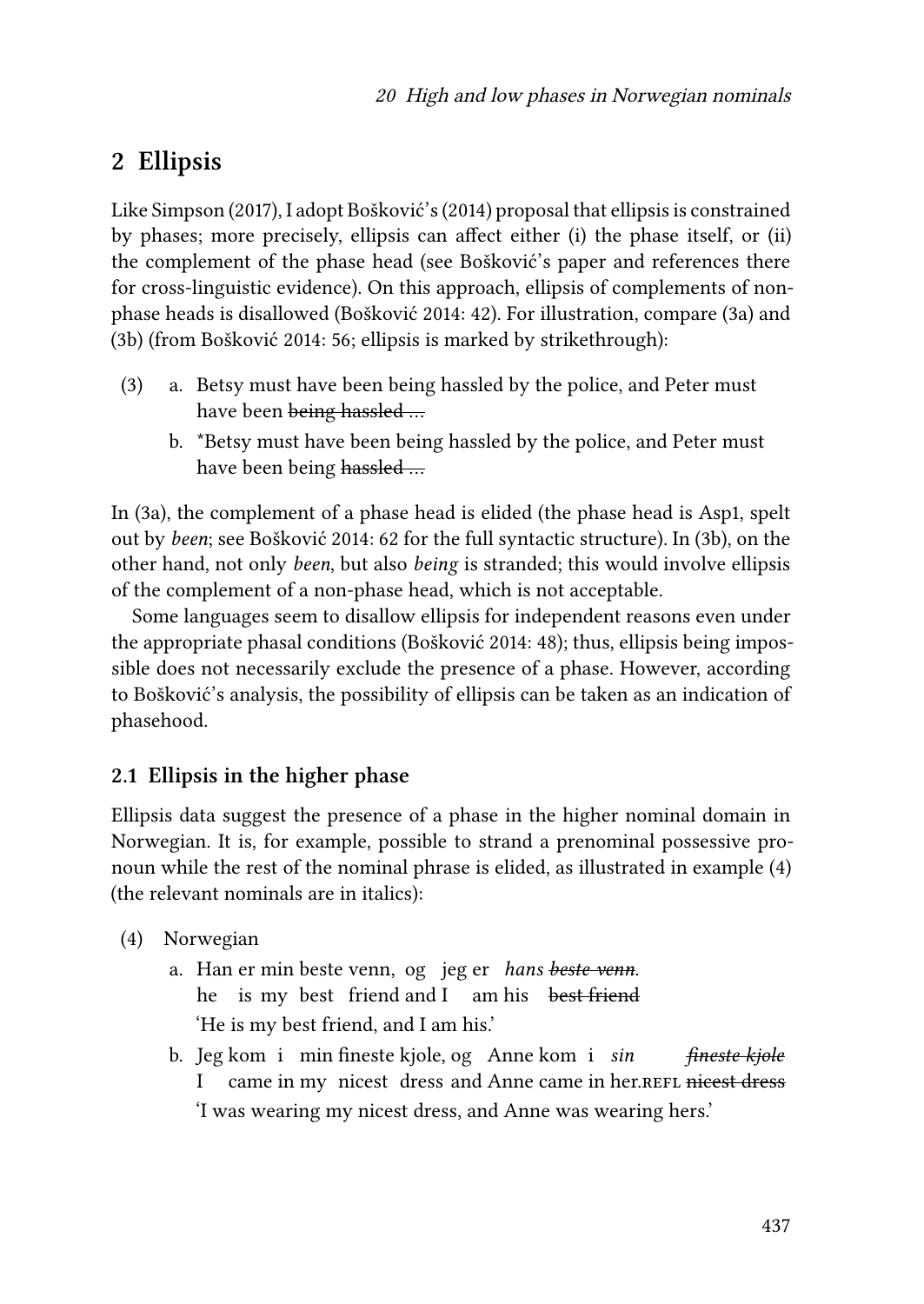I follow [Julien \(2005](#page-14-1): 207, 210), who argues that prenominal possessive pronouns are first-merged in Spec-NP and move to Spec-DP (via intermediate positions). What we have in example([4](#page-2-1)) then, is ellipsis of everything below D (αP, *n*P, NumP and NP). The most obvious analysis that presents itself is that D is a phase head whose complement is elided. The analysis is illustrated (somewhat simplified) in([5\)](#page-3-0):

<span id="page-3-0"></span>(5) hans beste venn  $\left[\int_{\text{D}P}\left[\int_{\text{R}P}\left[\int_{\text{N}H}\right]\right]_{\text{N}H}\right]$ 

It is worth noting that not only DP, but also projections located even higher in the nominal phrase can license ellipsis. This lends support to [Bošković'](#page-13-3)s (2014) proposal that phases are contextually defined: the edge of the phase is constituted by the highest functional projection present. Thus, in a structure where a QP is merged above DP, Q will be the phase head. An example of ellipsis with a stranded QP element (the strong quantifier *alle* 'all') is provided in example [\(6](#page-3-1)):<sup>4</sup>

- <span id="page-3-1"></span>(6) Norwegian
	- a. Det er noen ekstra skruer i skuff-en, there are some spare screws in drawer-DEF but not take all men ikke ta *alle de ekstra skru-ene i skuff-en* the spare screw-PL.DEF in drawer-DEF 'There are some spare screws in the drawer, but don't take all of

them.'

b. alle <del>de ekstra skruene i skuffen</del> [<sub>OP</sub> [<sub>Đ</sub>p [<sub>α</sub>ρ [<sub>*n*P</sub> [<sub>NumP</sub> [<sub>NP</sub>]]]]]]

#### **2.2 Ellipsis in the lower phase**

While the data presented above seem to indicate a phase headed by the topmost projection in the nominal domain, Norwegian also allows ellipsis exclusively targeting material in the lower part of the nominal. The perhaps clearest evidence of this is ellipsis following adjectives, as illustrated in([7\)](#page-4-0):

<sup>4</sup> It is also possible to strand a strong quantifier and a demonstrative: *Alle disse bøkene er solgt*, lit. 'all these books are sold'. Many such cases can be straightforwardly analysed as ellipsis in the lower phase, which is discussed in the next section. An issue that invites further research, both empirically and theoretically, concerns ellipsis of a noun modified by an adjective in such contexts (an elided adjective would be higher than *n*P). I leave that aside here.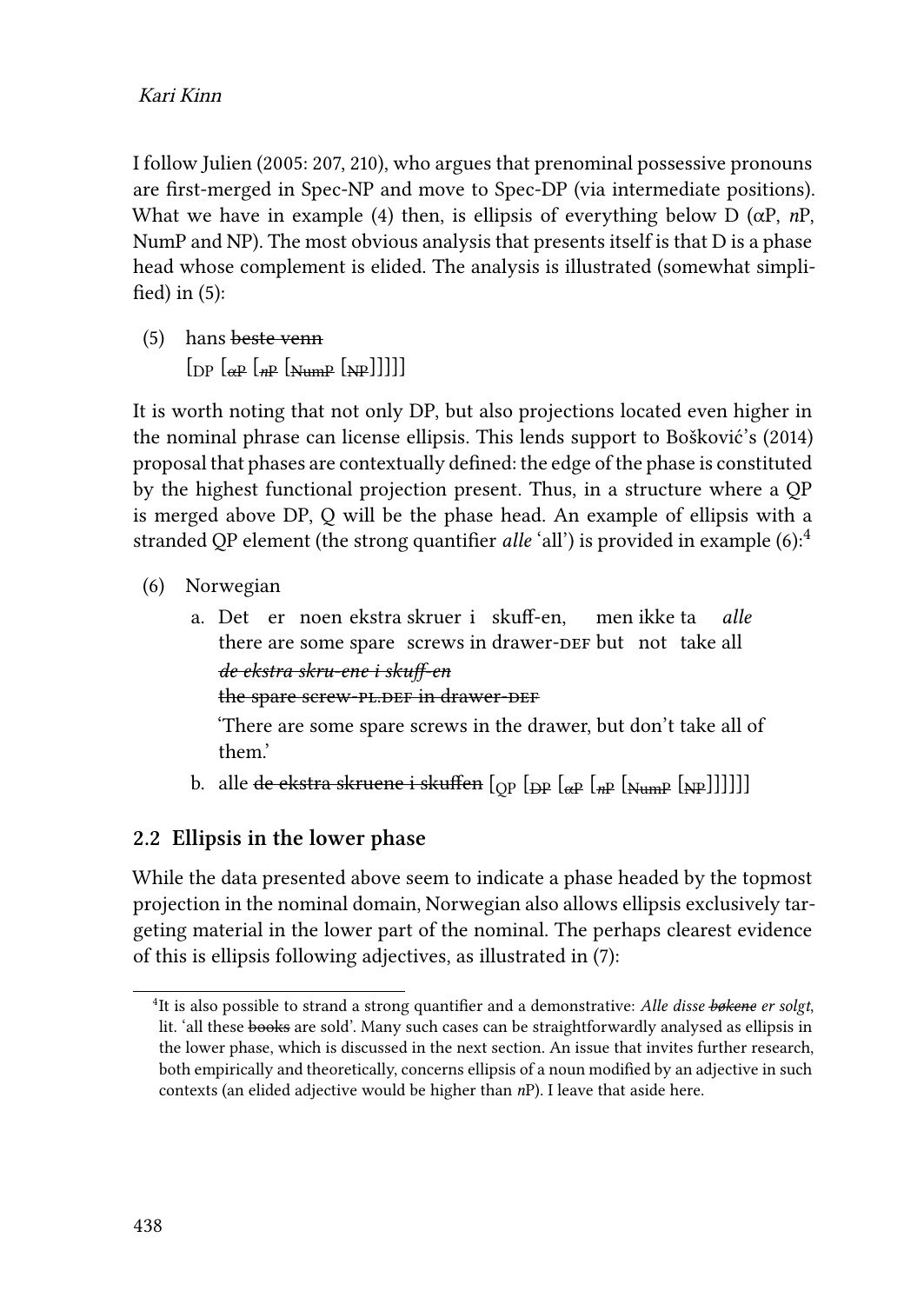- <span id="page-4-0"></span>(7) Norwegian
	- a. Vi har vanligvis t-skjorter i alle farger, men *de svarte* we have usually t-shirts in all colours but the black *t-skjort-ene* er utsolgt akkurat nå. t-s<del>hirt-pl.DEF</del> are sold.out just now 'We normally have t-shirts in all colours, but the black ones are sold out right now.' b. Jeg har funnet de fleste nøkl-ene vi mistet, men *alle de fire*
	- I have found the most key-PL.DEF we lost but all the four *små nøkl-ene* er fortsatt borte. small <del>key-pl.DEF</del> are still missing 'I have found most of the keys that we lost, but all of the four small ones are still missing.'

Recall that adjectives are located in  $\alpha P$ , a projection below DP and CardP. On the assumption that ellipsis can only affect phases and complements of phase heads, the examples in [\(7](#page-4-0)) cannot be licensed by the topmost functional projection. In example [\(7a](#page-4-0)), the highest element present is a pre-adjectival definite determiner, and the phase head would be D. The elided material, a noun with a definite suffix, is located in *n*P, which is a complement of  $\alpha$ , i.e. a non-phase head. In [\(7](#page-4-0)b), the highest element present is a strong quantifier, and the phase head would be Q. Again, the elided material is located in  $nP$ , a complement of  $\alpha$ , and in addition to  $\alpha$ P, both CardP and DP intervene between the ellipsis site and the highest phase head. To account for the data, I propose, consistently with [Julien \(2005\)](#page-14-1) (who reaches this conclusion on different grounds), that *n*P is a phase and that the examples in [\(7\)](#page-4-0)are phasal ellipsis of  $nP<sup>5</sup>$ . The analysis is illustrated in ([8](#page-4-1)):

- <span id="page-4-1"></span>(8) a. de svarte t-skjortene  $\lceil_{\text{DP}} \rceil_{\alpha}$   $\lceil_{\text{mP}} \rceil$   $\lceil_{\text{mP}} \rceil$ 
	- b. alle de fire små nøklene  $\lbrack$  [OP  $\lbrack$   $\lbrack$   $\lbrack$  $\lbrack$  $\lbrack$  $\lbrack$  $\lbrack$  $\lbrack$  $\lbrack$  $\lbrack$  $\lbrack$  $\lbrack$  $\lbrack$  $\lbrack$  $\lbrack$  $\lbrack$  $\lbrack$  $\lbrack$  $\lbrack$  $\lbrack$  $\lbrack$  $\lbrack$  $\lbrack$  $\lbrack$  $\lbrack$  $\lbrack$  $\lbrack$  $\lbrack$  $\lbrack$  $\lbrack$  $\lbrack$  $\lbrack$  $\lbrack$  $\lbrack$  $\lbr$

Having looked at some ellipsis data, we now turn to speaker-perspective meanings.

<sup>&</sup>lt;sup>5</sup>[Simpson \(2017\)](#page-15-1), citing [Ruda \(2016\)](#page-15-5), makes a similar proposal for Polish and Hungarian.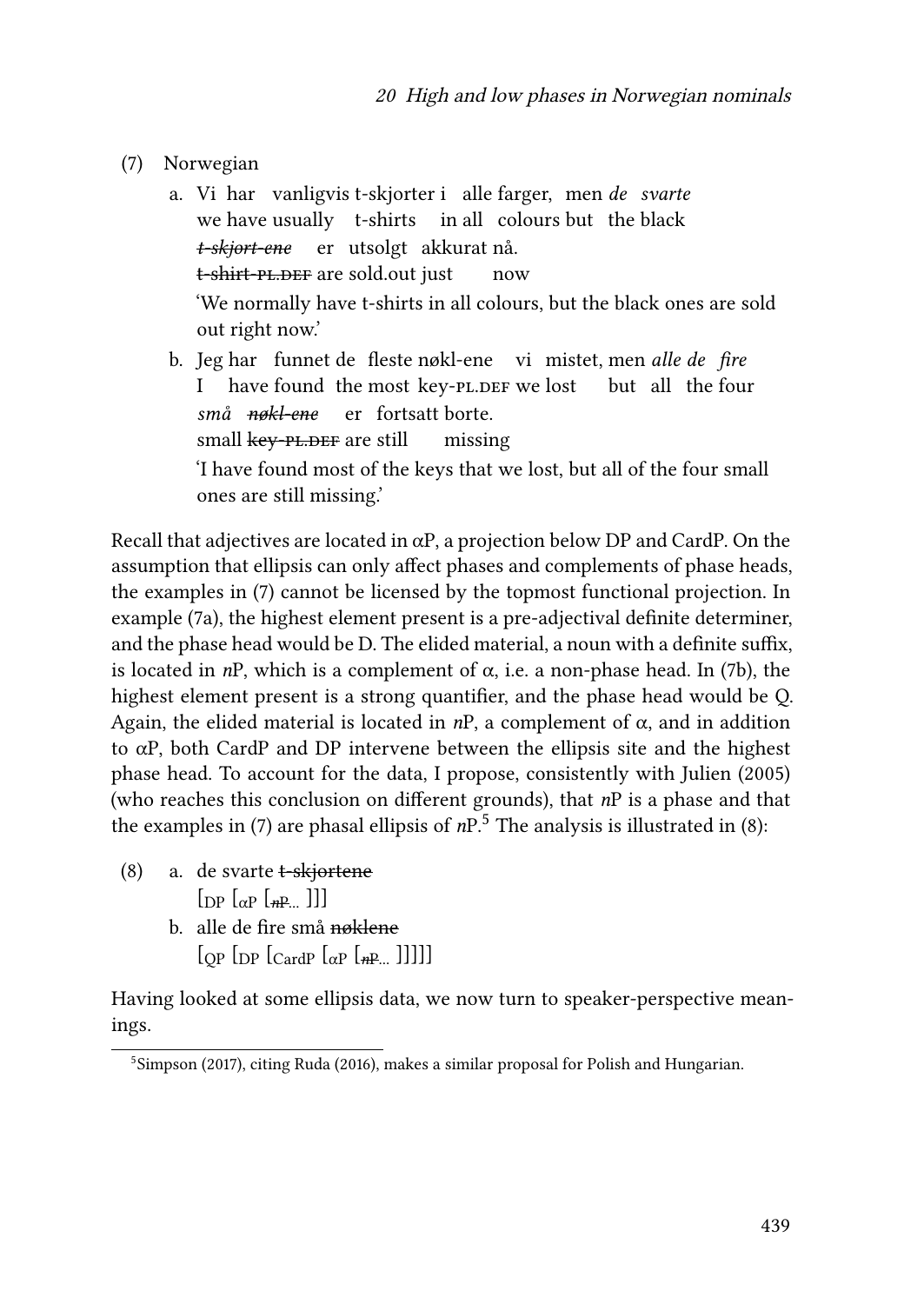## **3 Speaker-perspective meanings**

There is now a significant body of work developing formal syntactic accounts of phenomena related to speech acts, indexicality and speaker perspective, going back to [Ross](#page-14-3)'s (1970) (e.g. [Speas & Tenny 2003](#page-15-6); [Giorgi 2010;](#page-14-4) [Hill 2014;](#page-14-5) [Sigurðs](#page-15-4)[son 2014;](#page-15-4) [Wiltschko & Heim 2016](#page-15-7)). While many works focus exclusively on the left periphery of CP, [Sigurðsson \(2014:](#page-15-4) 179) connects speaker perspective (and indexicality more generally) to phases and argues that edge linkers, a type of feature that enables narrow syntax to link to context and that includes speaker and hearer features, must be present in *any phase* (although some phases may not have a full set). This proposal, which I adopt here, is consistent with the idea that phases have a parallel structure([Poletto 2006\)](#page-14-6). The edge linkers most relevant for the present discussion are the following:

- (9) a.  $\Lambda_A$ , representing the logophoric agent (speaker).
	- b.  $\Lambda_{\rm P}$ , representing the logophoric patient (hearer).

If there is evidence that speaker-perspective meanings can arise from syntactic operations both in the higher and the lower part of the nominal domain, it could be taken to suggest that there are two nominal phases.

#### **3.1 Speaker-perspective meanings in the higher phase**

In the higher nominal domain, a clear example of speaker-perspective meanings is provided by so-called psychologically proximal demonstratives (PDDs), most elaborately described by [Johannessen \(2008\)](#page-14-2) (see also further references cited there).<sup>6</sup> The PDD itself has the same phonological form as a 3rd person personal pronoun, but when it combines with a (human) noun, it conveys a particular meaning: it signals psychological distance. This sets it apart from regular demonstratives. Often, the PDD is used when the speaker does not know the person under discussion personally, or when they want to signal a negative attitude towards that person (cf. examples  $10a,b$  $10a,b$ ).<sup>7</sup> The reference point may also be with the hearer: the speaker uses the PDD to introduce someone that they are familiar with themselves, but that the *hearer* might not know personally (cf. [10c](#page-6-0)).

<sup>&</sup>lt;sup>6</sup>Other relevant speaker-perspective phenomena are possibly the emotive adjectival construction (EAC)([Halmøy 2016](#page-14-7): 294–297) and certain uses of *sånn* 'such'([Johannessen 2012\)](#page-14-8).

 $^7$ Allexamples in ([10](#page-6-0)) are from [Johannessen \(2008\)](#page-14-2); notation and translations slightly adapted.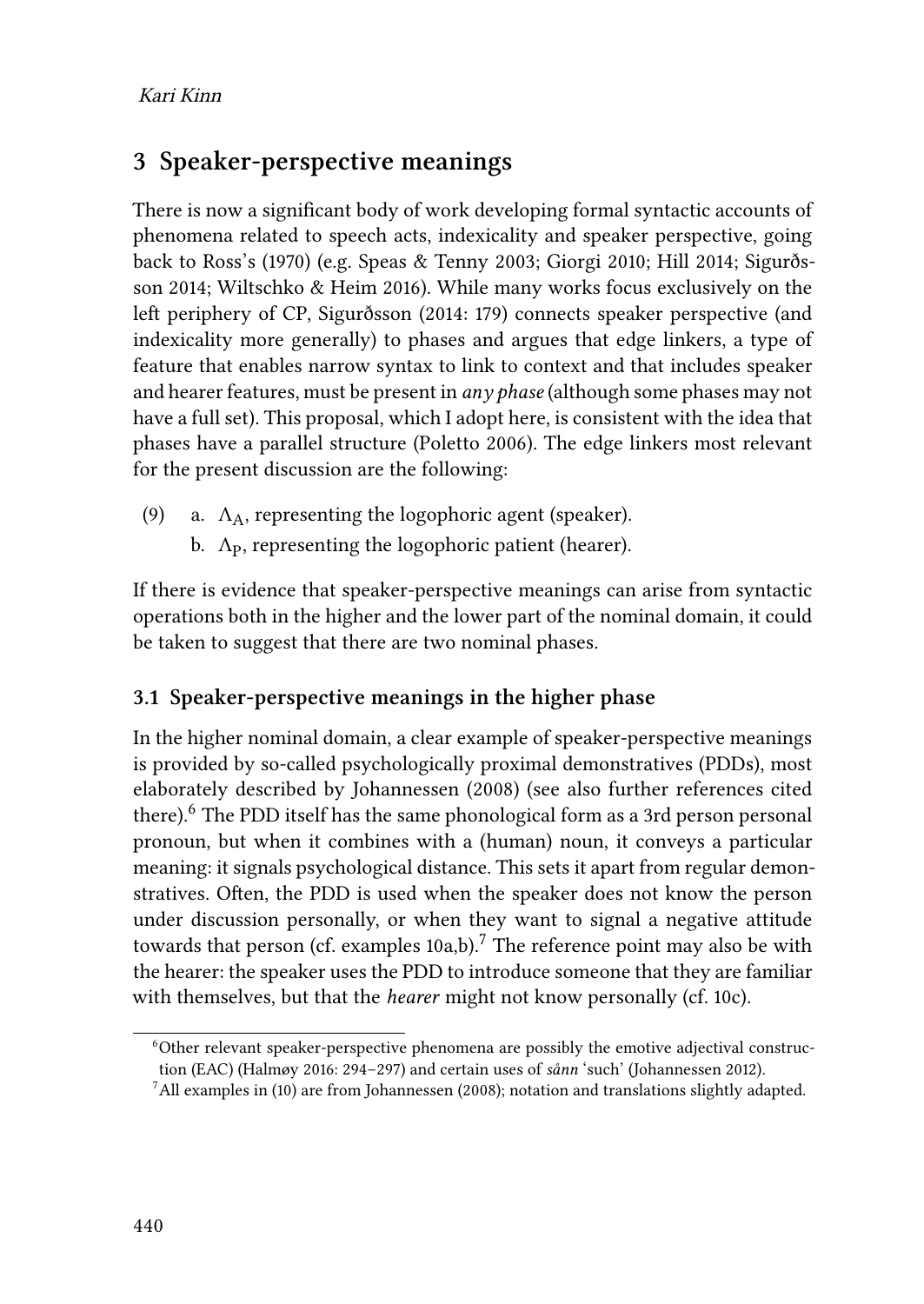- <span id="page-6-0"></span>(10) Norwegian
	- a. jeg og Magne vi sykla jo og *han Mikkel* da I and Magne we cycled then and he Mikkel then 'Me and Magne and that guy Mikkel, we rode our bikes' (NoTa, M, 36, [Johannessen 2008](#page-14-2): 164 )
	- b. *hun dam-a* she woman- $\rho$ er she became yes totally nerd then hun blei jo helt nerd da 'That woman, she became a complete nerd, you know.' (NoTa, M, 18, [Johannessen 2008](#page-14-2): 166)
	- c. du vet you know he⊥driving.teacher- $\mathtt{DEF} \, \mathrm{I}$  have *han kjørelærer-en* jeg har? 'You know that driving instructor I have?' (NoTa, F, 18, [Johannessen](#page-14-2) [2008:](#page-14-2) 164)

[Johannessen \(2008:](#page-14-2) 178) shows that the PDD in Norwegian cannot co-occur with the pre-adjectival definite determiner in double definiteness constructions (exam-ple [2b](#page-1-0)); the most obvious interpretation of this is that the PDD is a D element.<sup>8</sup> Since no higher projections are merged in the examples in [\(10\)](#page-6-0), DP is a phase and will contain speaker and hearer features ( $\Lambda_A$  and  $\Lambda_P$ ).

I propose that the encoding of psychological distance in relation to the speaker or hearer is achieved in a way similar to that of deictic gender control [\(Sigurðs](#page-15-4)[son 2014:](#page-15-4) 185–186). An example of deictic gender control is given in [\(11\)](#page-6-1), where the Icelandic 1st person pronoun triggers agreement in gender (fem. or masc., depending on the speaker's gender), although the pronoun itself does not exhibit any overt gender distinctions.

<span id="page-6-1"></span>(11) Icelandic [\(Sigurðsson 2014:](#page-15-4) 185) Ég gerði þetta sjálfur / sjálf / \*sjálft I did this self.<sub>M</sub> self.<sub>F</sub> self <sub>N</sub> 'I did this myself.'

Deictic gender control, according to Sigurðsson, involves gendering of the speaker/hearer features. In an example such as([11](#page-6-1)), the speaker feature at the C-edge will have the value  $\Lambda_{A/M}$  if the speaker is male and  $\Lambda_{A/F}$  if she is female; the value is passed down to the pronoun *ég* 'I' via Agreement with the gendered speaker feature and triggers gender agreement in *sjálfur/sjálf* 'myself'. In a similar fashion, I propose that the PDDs in([10](#page-6-0)a) and [\(10](#page-6-0)b) get their psychologically distal

<sup>8</sup>Norwegian differs from Swedish and Danish in this respect; in Swedish and Danish the PDD seems to be merged higher([Johannessen 2008](#page-14-2): 175–176), probably in DemP.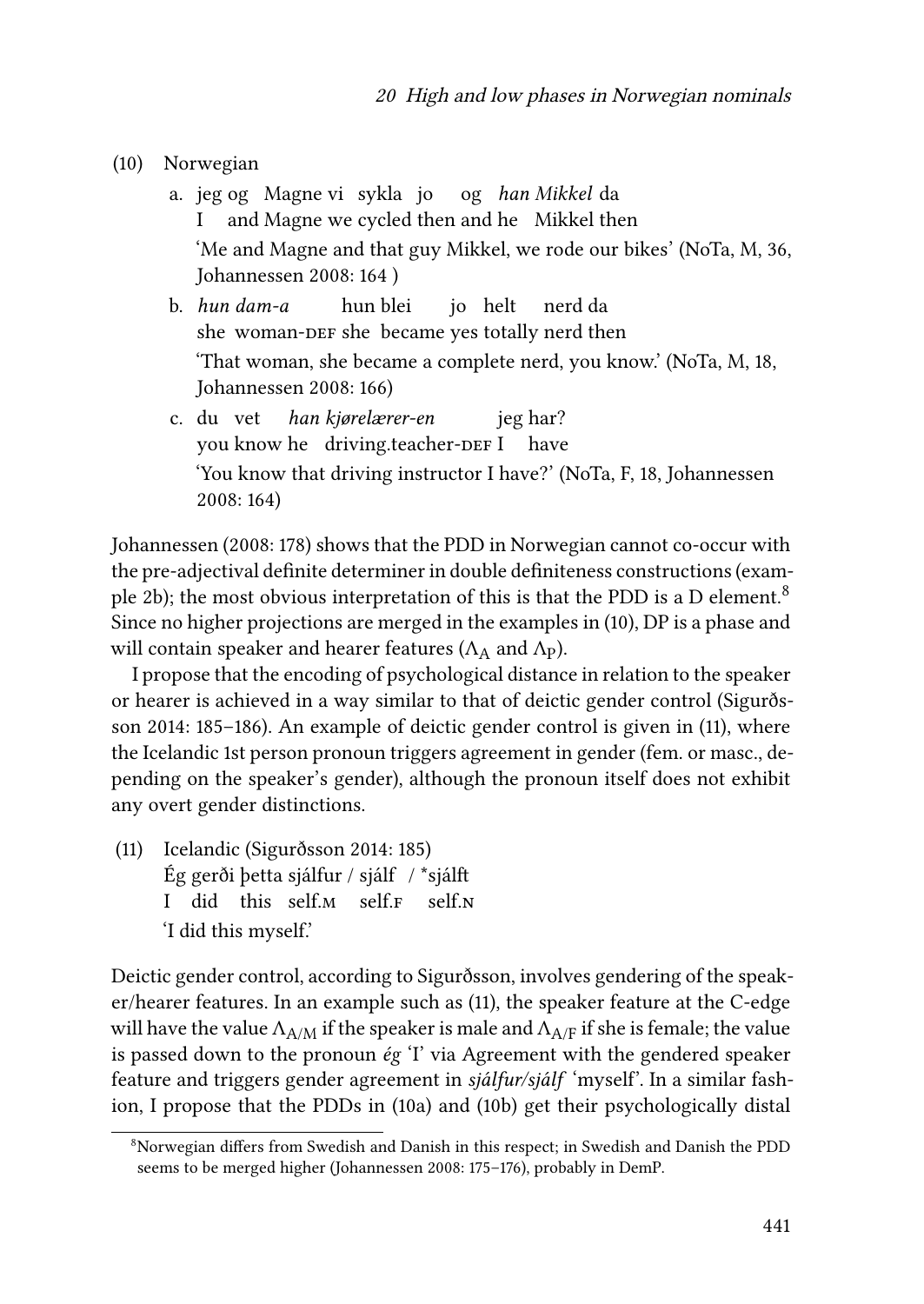meaning via a speaker feature at the D-edge with the specification  $\Lambda_{A/PSVCH-DFST}$ . The PDD in([10c](#page-6-0)) differs in that the hearer, not the speaker, is the reference point; in this case, the syntactic source of the psychologically distal meaning would be the hearer feature, with the specification  $\Lambda_{P/PSYCH-DIST}$ .

#### **3.2 Speaker-perspective meanings in the lower phase?**

The next question is whether there is any evidence for speaker-perspective meanings arising in the *lower* nominal domain. I would like to draw attention to a particular possessive construction that might instantiate this. The construction involves a proper or common noun and a postposed 1st person possessive pronoun, and it contrasts with the PDD in that it does not convey psychological distance; on the contrary, it yields a very affectionate reading and is only appropriate in intimate contexts.<sup>9</sup> The construction seems to be primarily used in vocatives, and to my knowledge, it has not been discussed much in the previous literature, although it is very briefly touched upon by [Julien \(2016\)](#page-14-9). $^{\rm 10,11}$ 

Because the construction conveys the opposite of psychological distance, namely psychological proximity, I refer to it as the *psychologically proximal pos-sessive(PPP) construction*. Some authentic examples are given in ([12\)](#page-7-0):<sup>12</sup>

- <span id="page-7-0"></span>(12) a. Natt'a, night-night Anne my I get well call you that Anne min. Jeg får vel kalle deg det? 'Night-night, my dearest Anne. I suppose I can call you that?' (The novel *Størst av alt*, Lillian Wirak Skow, 2010)
	- b. *Søte Håkon vår* du fyller 8 år sweet Håkon our you fill 8 years the 18 June, hip hooray for you den 18. juni, hipp hurra for deg! 'Our sweet Håkon, you turn 8 on 18th June, hip hooray for you!' (Birthday greeting in local newspaper,  $2013$ )<sup>13</sup>

 $9$ This description is based on my intuitions as a native speaker of Norwegian.

<sup>&</sup>lt;sup>10</sup>[Julien \(2016](#page-14-9): 90) writes: "The use of first person possessive pronouns in vocatives would be an interesting topic in itself, especially since it often appears to add a flavour of endearment to the utterance, but I will leave this topic aside here."

 $11$ The construction bears some resemblance to the emotive adjectival construction (EAC) [\(Halmøy 2016](#page-14-7): 294ff), which consists of an adjective and a noun with a definite suffix. However, there are important differences. While the EAC is characterised by the presence of an adjective, the construction to be discussed here does not necessarily contain other modifiers than the possessive. The EAC occurs independently of possessive pronouns. Moreover, the EAC does not necessarily convey affection; it can also express negative feelings.

<sup>&</sup>lt;sup>12</sup>Some speakers report that they do not use the construction with proper names, but they generally seem to be familiar with it.

<sup>13</sup><https://www.an.no/vis/personalia/greetings/3561747> (accessed 22/11/2017).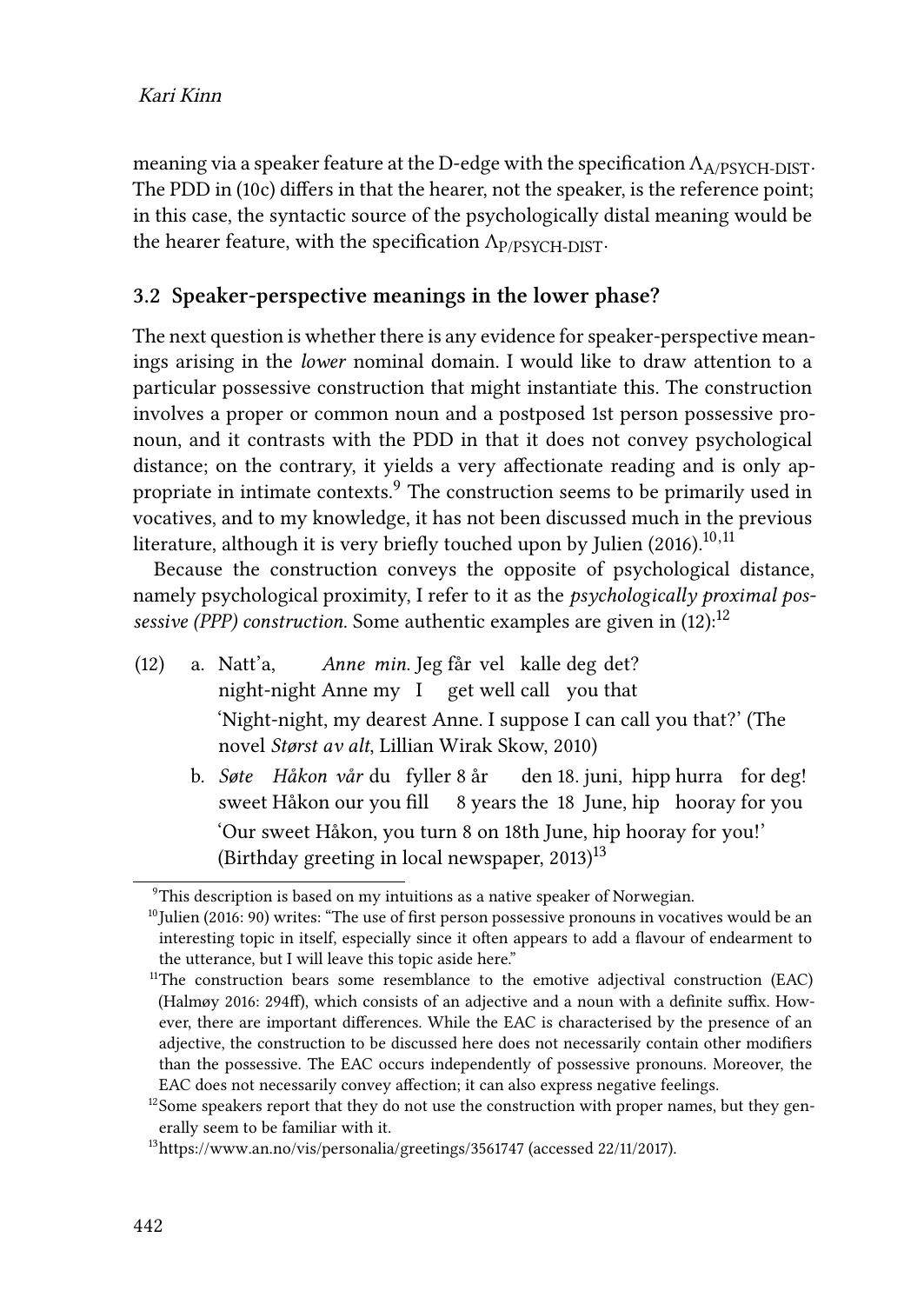- c. Jeg vil for alltid bære med meg minne om I will for always carry with me memory about you Kari my in deg *Kari min* i mitt hjerte my heart 'I will carry with me the memory of you in my heart for ever, my dearest Kari'. (Memorial webpage,  $2017$ )<sup>14</sup>
- d. [...] du vil aldri bli glemt, you will never be forgotten good.boy- $\scriptstyle\rm DEF$  my *Godgutt-en min*

'You will never be forgotten, my good boy' (Kennel webpage,  $2015$ )<sup>15</sup>

e. [...] Elsker deg masse *venn-en* love you lots friend-DEF my *min* :-) 'I love you a lot, sweetie!' (Text message)<sup>16</sup>

The examples in([12](#page-7-0)a–c) illustrate the PPP construction with proper names.([12a](#page-7-0)) is taken from a novel, more precisely from a scene in which a new couple are saying good night to each other. Note that the person who addresses his girlfriend as *Anne min* (lit. 'Anne my') explicitly asks for permission to do so; this highlights the intimate style of the construction. Example([12b](#page-7-0)) is from a birthday greeting to a young boy from his parents; [\(12](#page-7-0)c) is taken from a memorial webpage. The examples in [\(12](#page-7-0)d,e) illustrate the PPP construction with common nouns;([12](#page-7-0)d) is a greeting addressed to a dog on a kennel web page; [\(12](#page-7-0)e) is from a text message exchange between spouses. Note that when the noun in a PPP construction is modified by an adjective, like in [\(12b](#page-7-0)), there is no pre-adjectival definite determiner (i.e. no double definiteness); this is a characteristic of the PPP construction (and vocatives in general).<sup>17</sup>

Now, it could be argued that the psychologically proximal meaning of the PPP construction is a pragmatic (i.e. non-syntactic) phenomenon that automatically

<sup>&</sup>lt;sup>14</sup><https://wang.vareminnesider.no/> (accessed 22/11/2017; full URL omitted because of the sensitive nature of this example).

<sup>15</sup><http://kennelulwazi.com/våre%20hunder/gandhi/index.html> (accessed 22/11/2017).

<sup>16</sup><http://www.p4.no/underholdning/p4-lytternes-beste-kjerlighetsmeldinger/artikkel/336327> (accessed 22/11/2017).

<sup>&</sup>lt;sup>17</sup>Occurrences of what looks like the PPP construction can be found in non-vocative contexts too: *[…] ta godt vare på Håkon vår* 'take good care of our dearest Håkon' [\(http:](http://www.torgeirogkjendisene.no/10/48/2/bangkok-og-cha-am-thailand-19-29-september/) [//www.torgeirogkjendisene.no/10/48/2/bangkok-og-cha-am-thailand-19-29-september/,](http://www.torgeirogkjendisene.no/10/48/2/bangkok-og-cha-am-thailand-19-29-september/)

accessed 28/11/2017). However, in this paper, I limit my attention to vocatives. Postposed possessive pronouns are regularly used in Norwegian, and in non-vocative contexts a postnominal 1st person possessive does not necessarily yield an affectionate reading; a statement like *Jeg skal besøke broren min* 'I am going to visit my brother' comes across as neutral.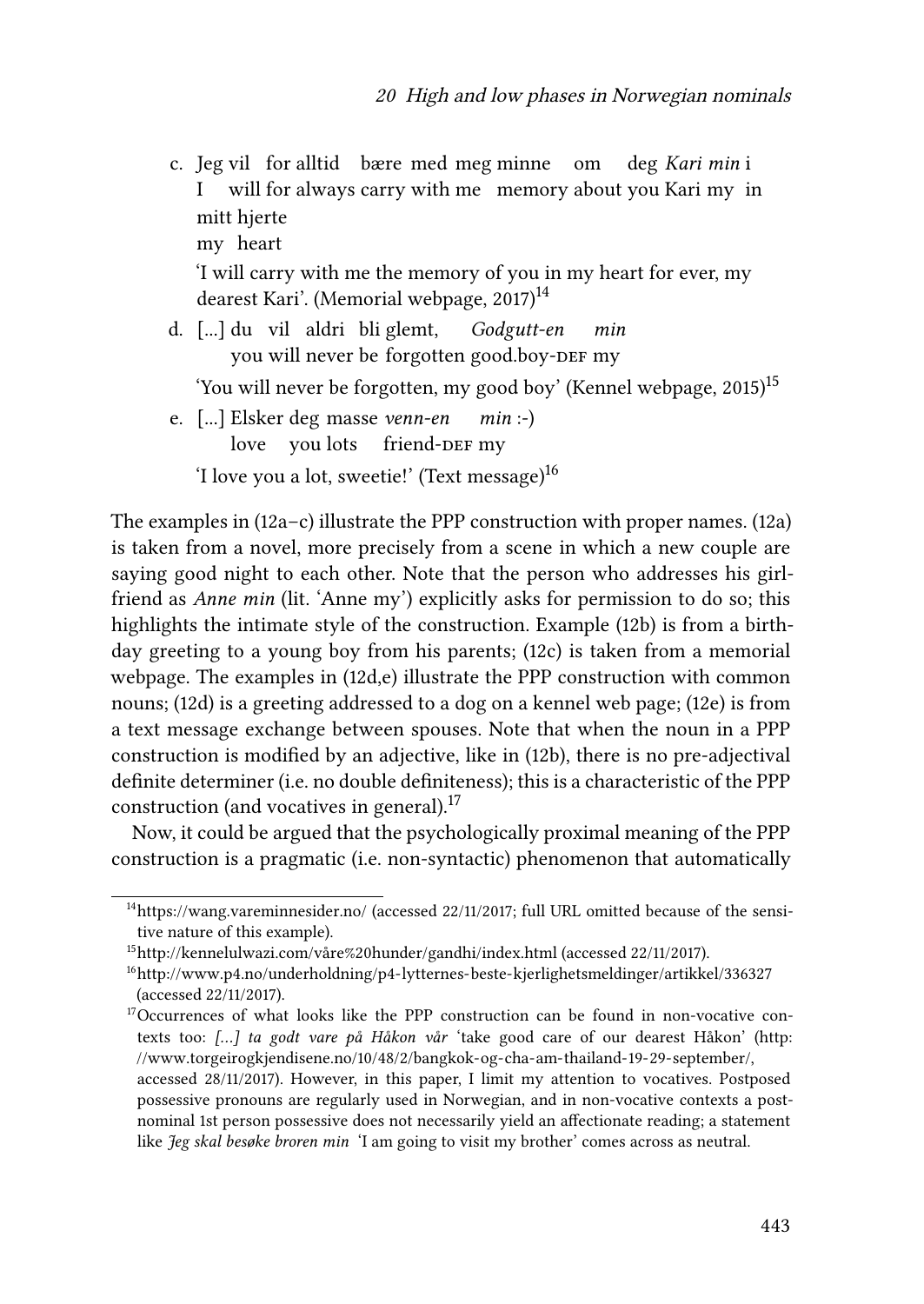follows when certain nouns (including proper nouns) are combined with a 1st person possessive pronoun. However, although possessives are regularly postposed, Norwegian also allows preposed possessive pronouns, and, in these contexts, the degree of affection and intimacy associated with the PPP construction does not arise. Imagine a situation in which a highly respected senior member of staff in a company is about to retire and a more junior member of staff is giving a speech. The speaker could be expected to say something along the lines of([13a](#page-9-0)), with a preposed possessive pronoun. The minimally different example in([13b](#page-9-0)), on the other hand, with a postposed possessive, would come across as inappropriate; the PPP construction conveys too much intimacy in the given context.<sup>18</sup>

- <span id="page-9-0"></span>(13) Norwegian
	- a. Vår kjære Anne, vi ønsker deg alt godt i år-ene our dear Anne we wish you all good in year-PL.DEF that som kommer.

come

'Our dear Anne, we wish you all the best in the years to come.'

b. # Kjære *Anne vår*, vi ønsker deg alt godt i år-ene dear Anne our we wish you all good in year-pL.DEF that som kommer. come intended meaning: 'Our dear Anne, we wish you all the best in the years to come.'

With regard to the examples with common nouns in [\(12d](#page-7-0),e), one might perhaps wonder if the proximal, affectionate reading is simply due to the lexical semantics of the cited nouns; the nouns used in the PPP construction often have a "pet-name-like" feel even in other contexts. Note, however, that nouns that are neutral with respect to such inherent properties can also be used, and the proximal reading still arises, as illustrated in [\(14\)](#page-9-1):

<span id="page-9-1"></span>(14) Norwegian

Gratulerer congratulations much with day.DEF little fire.man-DEF our masse med dagen lille *brannmann-en vår*! 'Happy birthday, our little fire man!' (Birthday greeting in local newspaper)<sup>19</sup>

<sup>&</sup>lt;sup>18</sup> Again, this description is based on my native-speaker intuitions; I have consulted other native speakers who agree.

<sup>19</sup><http://www.f-b.no/vis/personalia/greetings/7330499> (accessed 22/11/2017).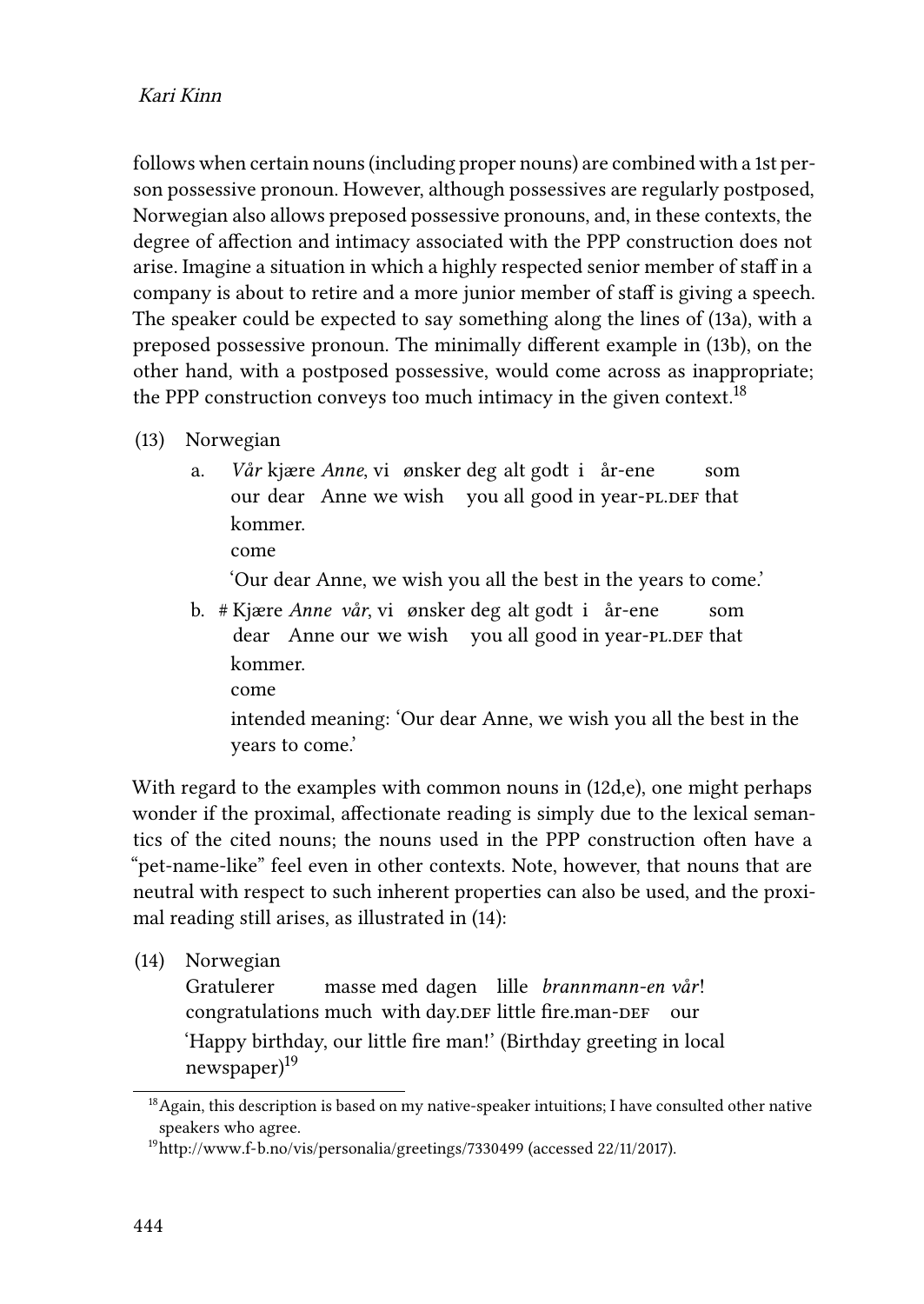Also, note that nouns whose lexical semantics are at odds with notions such as intimacy and affection seem inappropriate in the PPP construction. Cf. the contrastbetween ([15a](#page-10-0)) and ([15b](#page-10-0)): $^{20}$ 

- <span id="page-10-0"></span>(15) Norwegian
	- a. Kom hit, kjærest-en come here girlfriend/boyfriend-DEF my min! 'Come here, my love!'
	- b. # Gå bort, fiend-en go away, enemy-DEF my min! intended meaning:'Go away, my enemy!'

The data presented in [\(13](#page-9-0)[–15\)](#page-10-0) seem to suggest that the speaker-perspective meaning of the PPP construction follows from its syntax, not from pragmatics or lexical semantics. I propose the following analysis of the PPP construction.

*n*P is a phase and thus contains edge linkers. In the PPP construction, the  $\Lambda_A$ feature of *n*P is equipped with a proximal counterpart of the PSYCH-DIST specification responsible for the PDD construction (see above); I call this  $\Lambda_{A/PSYCH-PROX}$ . Now, just as in regular possessive constructions, postposing of the possessive pronoun follows from movement of the noun from its NP-internal position past the possessive, which is first-merged in Spec-NP [\(Julien 2005:](#page-14-1) 143), and up to the edge of *n*P. The difference is that in the PPP construction, the possessive pronoun Agrees with  $\Lambda_{A/PSYCH-PROX}$ ; this yields the psychologically proximal reading. A sketch of the relevant pieces of structure is given in([16\)](#page-10-1) (for convenience I mark movement with traces and the Agreement relation between the possessive and the edge linker with an arrow): $^{21}$ 

<span id="page-10-1"></span>(16) Anne min  $\left[\begin{smallmatrix} 1 & n \end{smallmatrix}\right]\left[\begin{smallmatrix} 1 & n \end{smallmatrix}\right]$   $\left[\begin{smallmatrix} 1 & n \end{smallmatrix}\right]$   $\left[\begin{smallmatrix} 1 & n \end{smallmatrix}\right]$   $\left[\begin{smallmatrix} 1 & n \end{smallmatrix}\right]$   $\left[\begin{smallmatrix} 1 & n \end{smallmatrix}\right]$  $\left[\begin{smallmatrix} 1 & n \end{smallmatrix}\right]$  $\ddot{\bullet}$  $\ddot{\phantom{1}}$ 

Admittedly, it is a challenge to show unequivocally that a syntactic operation in *n*P is responsible for the speaker-perspective meaning in the PPP construction; it does not have overt, phase-internal morphological or syntactic effects (unlike the PDD in the DP phase, which has a special form). A full investigation into this issue must be left for future research; in particular, it is important to

 $20$ Example [\(15b](#page-10-0)) would sound stylistically marked even with a prenominal possessive pronoun, but not as inappropriate as it does with a postnominal possessive, according to my judgement.

 $^{21}$ I follow [Julien \(2005\)](#page-14-1) in analysing the movement of the noun as head movement.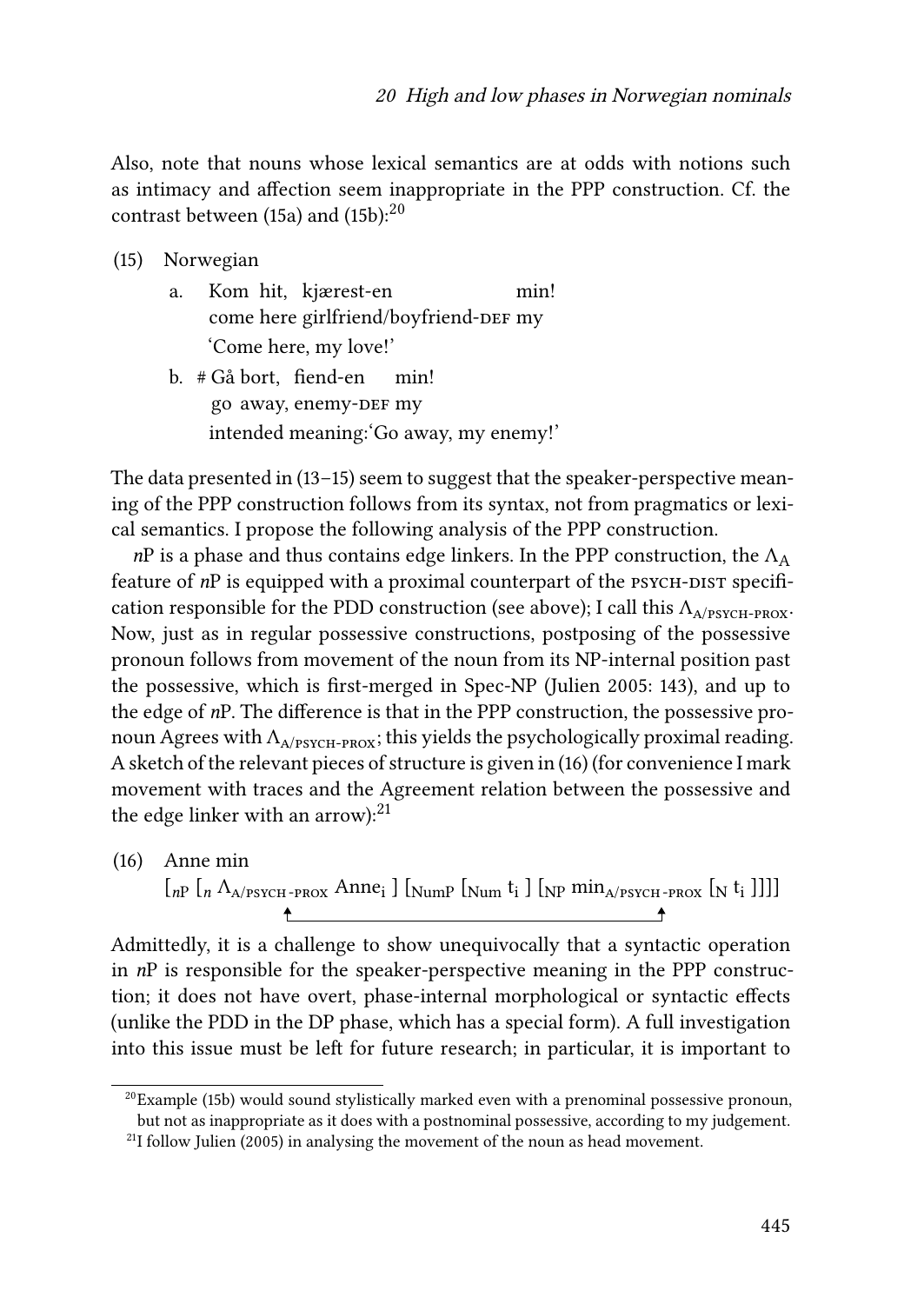consider possible interactions with the higher phase, for which the concept of speaker/hearer-perspective is currently more established.<sup>22</sup> However, I would like to point out some possible indications that the PPP construction indeed gets its speaker-perspective meaning from an edge linker in *n*P.

First, as shown in example([12b](#page-7-0)), repeated below in [\(17\)](#page-11-0), the PPP construction is compatible with a prenominal adjective:

<span id="page-11-0"></span>(17) Norwegian

Søte Håkon vår du fyller 8 år den 18. juni, hipp hurra for deg! sweet Håkon our you fill 8 years the 18 June, hip hooray for you 'Our sweet Håkon, you turn 8 on 18th June, hip hooray for you!' (Birthday greeting in local newspaper)

Since adjectives are merged in Spec- $\alpha P$  (cf. example [1](#page-1-1)), this suggests that the noun does not leave *n*P, and that the postnominal possessive pronoun stays in an even lower position, in Spec-NP. This does not in itself exclude the possibility of interaction with edge linkers in the higher phase, but it is certainly compatible with  $nP$  as the locus of the  $\Lambda_{A/PSVCH-PROY}$  feature. Second, in terms of its meaning, the PPP construction bears resemblance to diminutives; cross-linguistically it is common for diminutives to mark affection (see [Jurafsky 1996](#page-14-10) and references there). Diminutive formation is often thought to take place in a low position in the nominal; [Wiltschko \(2006\)](#page-15-8) proposes, on independent grounds, that diminutives (e.g. in German) are light nouns in n, comparable to *n* in the framework adopted here. To me it seems plausible that the PPP construction and diminutives have structural similarities, so that arguments for diminutive formation in *n*P are also relevant for the PPP construction. I hypothesise that a speaker-perspective *n*-edge-linker is involved in diminutives marking affection, and that the PPP construction arises via syntactic operations involving the same feature. The similarity between the PPP construction and diminutives finds some support in orthography: the PPP construction can occasionally be found with a hyphen linking the noun and the possessivepronoun, as shown in  $(18)$  $(18)$  $(18)$ :  $^{23}$ 

 $22$ In vocatives, the higher phase is probably not DP [\(Longobardi 1994](#page-14-11)); the lack of a D-layer in Norwegian vocatives is evidenced by the lack of a pre-adjectival definite determiner with modified nouns (cf. examples [12](#page-7-0)b and [14](#page-9-1)). One could perhaps argue that vocatives are small (reduced) nominals, a parallel to small clauses [\(Pereltsvaig 2006\)](#page-14-12), consisting of the lower phase only. However, recent research argues for a Voc projection that encodes the vocative function (e.g. [Hill 2007;](#page-14-13) [2014;](#page-14-5) [Espinal 2013](#page-13-4); [Stavrou 2014](#page-15-9); [Julien 2014](#page-14-14); [2016](#page-14-9)). VocP would be a phase if phases are contextually defined.

 $23$ I have only seen this orthographic pattern in PPP constructions involving proper names.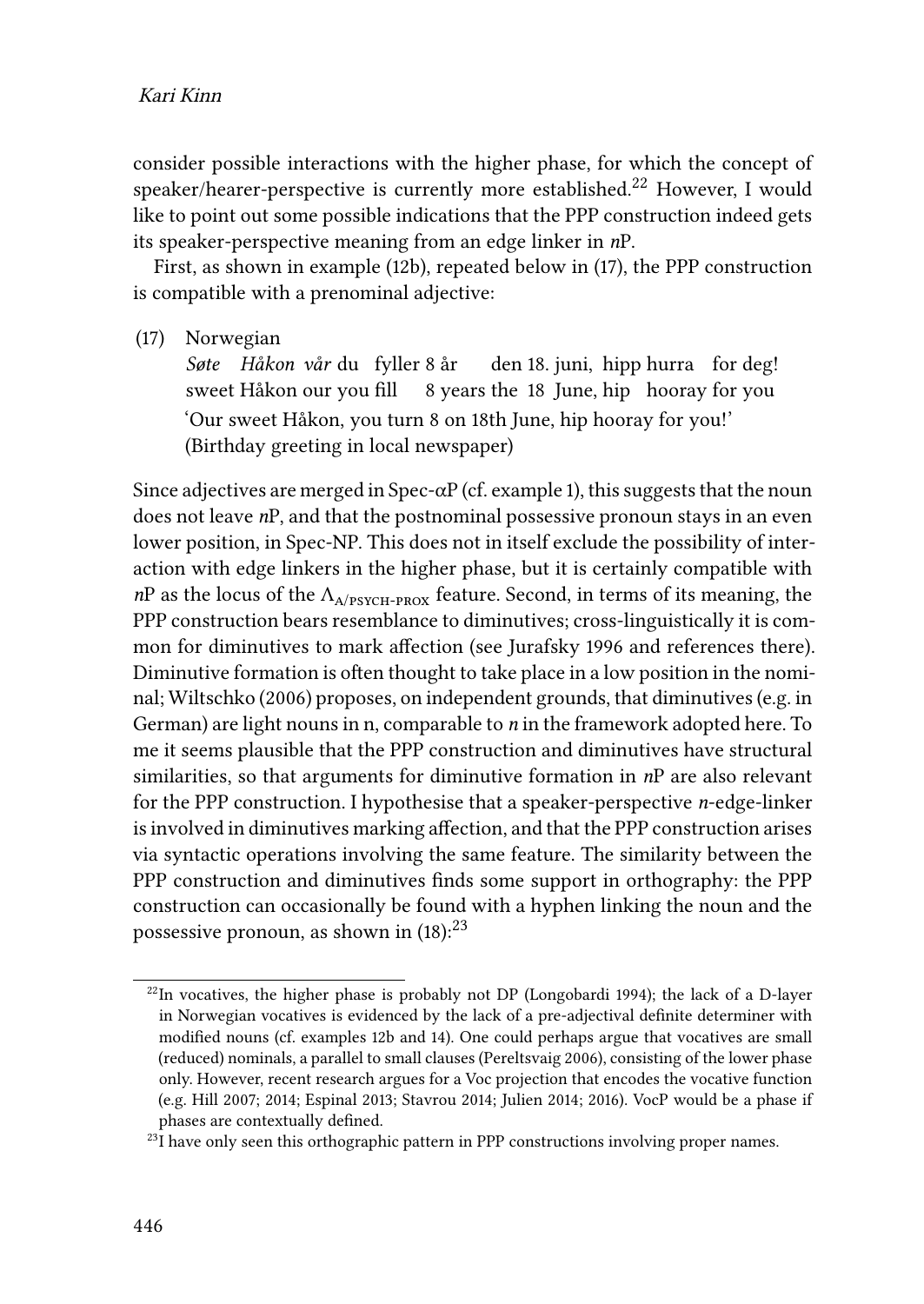<span id="page-12-0"></span>(18) Norwegian

Gratulerer congratulations with day.<code>DEF</code> dear  $\,$  sweet lovely beautiful Marianne-my  $\,$ med dagen, kjære søte fine nydelige *Marianne-min* 'Happy birthday, my dear, sweet, lovely, beautiful Marianne' (Birthday greeting on Facebook, 2017)

The hyphen suggests a tight connection between the noun and the possessive; it could mean that the possessive pronoun in the PPP construction is a diminutive suffix (see also [Lødrup 2011](#page-14-15) and [Svenonius 2017\)](#page-15-10).

Many Norwegian speakers can use the suffixes *-mor* 'mother' and *-far* 'father' to form what can be described as affectionate diminutive forms of proper names. Interestingly, some of the speakers that I have informally consulted report a reluctance to use the diminutive forms in the PPP construction (I share this intuition); cf. [\(19](#page-12-1)):

- <span id="page-12-1"></span>(19) a. PPP construction Anne min Anne my
	- b. Diminutive Annemor Anne.<sub>DIM</sub>
	- c. Diminutive used in PPP construction
		- ?? Annemor min Anne.<sub>DIM</sub> my

There are also speakers who accept([19c](#page-12-1)); clearly, further investigations into the inter-speaker variation and its underlying reasons are needed. However, a possible interpretation of the dubious status of([19c](#page-12-1)) could be that it is not possible for both the diminutive suffix *-mor* and the possessive pronoun of the PPP to enter into a relationship with the  $\Lambda_{A/PSKCH-PROX}$  feature at the *n*-edge at the same time.

## **4 Conclusion**

In this squib, I have discussed the idea that Norwegian nominal phrases, like clauses, can consist of both a high and a low phase. I have shown that Norwegian allows ellipsis both in the higher and lower nominal domain; according to [Bošković \(2014\),](#page-13-3) ellipsis is an indication of phasehood. Moreover, inspired by [Sig](#page-15-4)[urðsson \(2014\),](#page-15-4) I have argued that speaker-perspective meanings arise via syntactic operations in the higher nominal domain (psychologically distal demonstratives, [Johannessen 2008\)](#page-14-2), and, somewhat more tentatively, also in the lower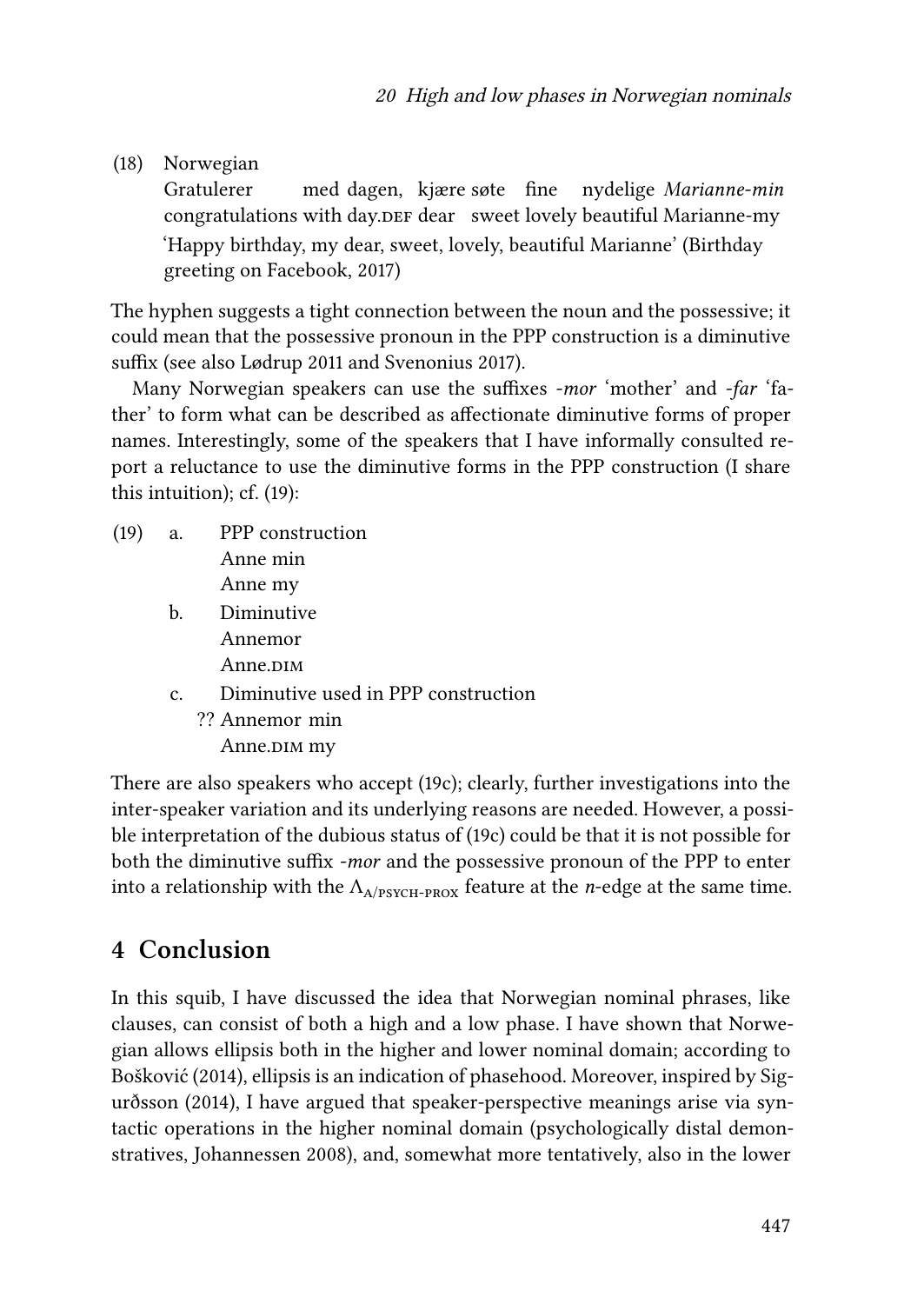part of the nominal (*n*P) (in the psychologically proximal possessive construction). Assuming that speaker-perspective meanings are related to edge-linkers at phase edges [\(Sigurðsson 2014](#page-15-4)), this also corroborates a biphasal structure.

## **Acknowledgements**

I would like to thank Ian Roberts, whom I had the pleasure of working with on the ReCoS project at the University of Cambridge, and who remains a great inspiration. This paper came about from ideas that were discussed during the 6th CamCoS conference. For comments and suggestions, I thank the editors of this volume, two anonymous reviewers, Janne Bondi Johannessen, Jan Terje Faarlund and Per Erik Solberg. Any remaining errors are my own.

## **Abbreviations**

| <b>DEF</b> | definite           | N          | neuter                   |
|------------|--------------------|------------|--------------------------|
| <b>DIM</b> | diminutive         | <b>PDD</b> | psychologically distal   |
| EAC        | emotive adjectival |            | demonstrative            |
|            | construction       | PL         | plural                   |
| F          | feminine           | <b>PPP</b> | psychologically proximal |
| M          | masculine          |            | possessive               |

## **References**

- <span id="page-13-1"></span>Abney, Steven. 1987. *The English noun phrase in its sentential aspect*. MIT. (Doctoral dissertation).
- <span id="page-13-3"></span>Bošković, Željko. 2014. Now I'm a phase, now I'm not a phase: On the variability of phases with extraction and ellipsis. *Linguistic Inquiry* 45(1). 27–89. DOI: [10.](https://doi.org/10.1162/LING_a_00148) [1162/LING\\_a\\_00148.](https://doi.org/10.1162/LING_a_00148)
- <span id="page-13-2"></span>Chomsky, Noam. 2000. Minimalist inquiries: The framework. In Roger Martin, David Michaels & Juan Uriagereka (eds.), *Step by step: Essays on minimalist syntax in honor of Howard Lasnik*, 89–155. Cambridge, MA: MIT Press.
- <span id="page-13-0"></span>Cornilescu, Alexandra & Alexandru Nicolae. 2011. Nominal peripheries and phase structure in the Romanian *DP*. *Revue roumaine de linguistique* 56(1). 35– 68.
- <span id="page-13-4"></span>Espinal, M. Teresa. 2013. On the structure of vocatives. In Barbara Sonnenhauser & Patrizia Noel Aziz Hanna (eds.), *Vocative! Addressing between system and performance*, 109–132. Berlin: De Gruyter.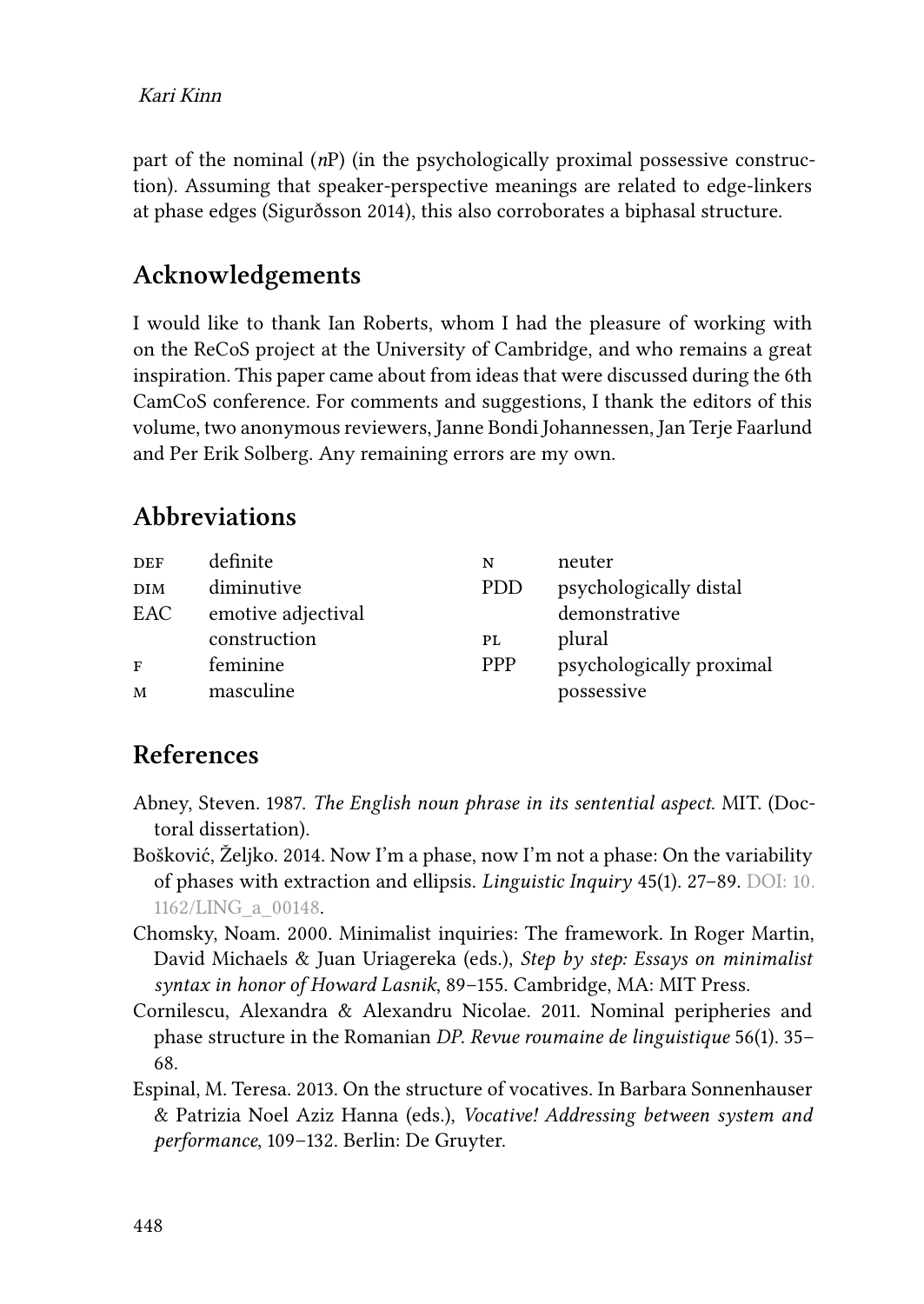- <span id="page-14-4"></span>Giorgi, Alessandra. 2010. *About the speaker: Towards a syntax of indexicality*. Oxford: Oxford University Press.
- <span id="page-14-7"></span>Halmøy, Madeleine. 2016. *The Norwegian nominal system: A neo-Saussurean perspective*. Berlin: De Gruyter.
- <span id="page-14-13"></span>Hill, Virginia. 2007. Vocatives and the pragmatics–syntax interface. *Lingua* 117(12). 2077–2105. DOI: [10.1016/j.lingua.2007.01.002](https://doi.org/10.1016/j.lingua.2007.01.002).
- <span id="page-14-5"></span>Hill, Virginia. 2014. *Vocatives: How syntax meets with pragmatics*. Leiden: Brill.
- <span id="page-14-2"></span>Johannessen, Janne Bondi. 2008. The pronominal psychological demonstrative in Scandinavian: Its syntax, semantics and pragmatics. *Nordic Journal of Linguistics* 31(2). 161–192.
- <span id="page-14-8"></span>Johannessen, Janne Bondi. 2012. Han professoren og sånn festskrift – om modale determinativer. In Hans-Olav Enger (ed.), *Grammatikk, bruk og norm: Festskrift til Svein Lie på 70-årsdagen 15. april 2012*, 151–172. Oslo: Novus.
- <span id="page-14-1"></span>Julien, Marit. 2005. *Nominal phrases from a Scandinavian perspective*. Amsterdam: John Benjamins. DOI: [10.1075/la.87.](https://doi.org/10.1075/la.87)
- <span id="page-14-14"></span>Julien, Marit. 2014. Vokativar i norsk. *Norsk lingvistisk tidsskrift* 32. 130–165.
- <span id="page-14-9"></span>Julien, Marit. 2016. Possessive predicational vocatives in Scandinavian. *Journal of Comparative Germanic Linguistics* 19(2). 75–108. DOI: [10.1007/s10828-016-](https://doi.org/10.1007/s10828-016-9081-x) [9081-x](https://doi.org/10.1007/s10828-016-9081-x).
- <span id="page-14-10"></span>Jurafsky, Daniel. 1996. Universal tendencies in the semantics of the diminutive. *Language* 72(3). 533–578. DOI: [10.2307/416278](https://doi.org/10.2307/416278).
- <span id="page-14-15"></span>Lødrup, Helge. 2011. Norwegian possessive pronouns: Phrases, words or suffixes? In Miriam Butt & Tracy Holloway King (eds.), *Proceedings of the LFG11 conference*, 339–359. Stanford, CA: CSLI Publications.
- <span id="page-14-11"></span>Longobardi, Giuseppe. 1994. Reference and proper names: A theory of Nmovement in syntax and logical form. *Linguistic Inquiry* 25(4). 609–665.
- <span id="page-14-12"></span>Pereltsvaig, Asya. 2006. Small nominals. *Natural Language and Linguistic Theory* 24(2). 433–500. DOI: [10.1007/s11049-005-3820-z.](https://doi.org/10.1007/s11049-005-3820-z)
- <span id="page-14-6"></span>Poletto, Cecilia. 2006. Parallel phases: A study on the high and low periphery of Old Italian. In Mara Frascarelli (ed.), *Phases of interpretation*, 261–294. Berlin: Mouton de Gruyter.
- <span id="page-14-0"></span>Roberts, Ian. 2017. The final-over-final condition in DP: Universal 20 and the nature of demonstratives. In Michelle Sheehan, Theresa Biberauer, Ian Roberts & Anders Holmberg (eds.), *The final-over-final condition*, 151–186. Cambridge, MA: MIT Press.
- <span id="page-14-3"></span>Ross, John Robert. 1970. On declarative sentences. In Roderick Jacobs & Peter Rosenbaum (eds.), *Readings in English transformational grammar*, 222–277. Waltham, Mass: Ginn & Co.